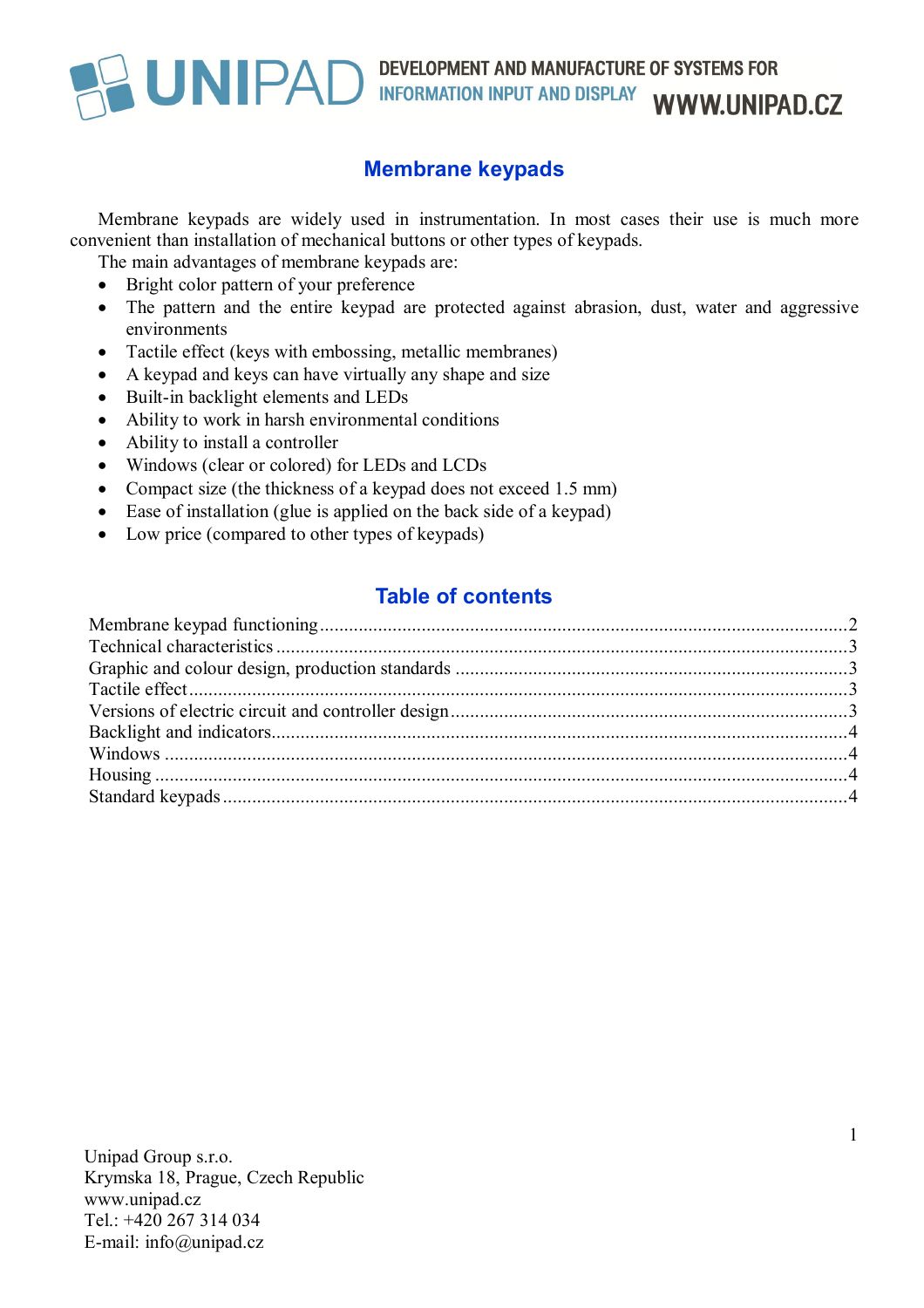

#### DEVELOPMENT AND MANUFACTURE OF SYSTEMS FOR **INFORMATION INPUT AND DISPLAY WWW.UNIPAD.CZ**

### **Membrane keypad functioning**

A membrane keypad is a multi-layered device made of polymeric films with different layers (paint, adhesive, conductive, protective, etc). The scheme of a typical membrane keypad is demonstrated in Illustration 1.



**Illustration 1: Scheme of a membrane keypad** 1 – front film with graphic information, 2 – trailing elements,  $3$  – separation film,  $4$  – film with conductors and contact pads,  $5 -$  glue layer

The front film contains graphic information. The pattern is applied to the inner side of the film, so that it is protected from abrasion. The front film is made of chemically and mechanically resistant polyester. Anti-glare coating is applied on the outer surface of the film. The front film has special embossing in the key area, which provides the tactile effect.

The trailing elements, separation film and film with conductors make up the electrical part of a membrane keypad which is responsible for electrical contact closure when a key is pressed. Contact pads of all the keys are connected to a flexible extra flat cable.

A glue layer is applied on the back side of a keypad and allows fixing it on the housing of a device. The use of modern permanently adhesive glues ensures reliability of fixation of the keypad without the need to use additional fasteners.

You can find more detailed information further in this document.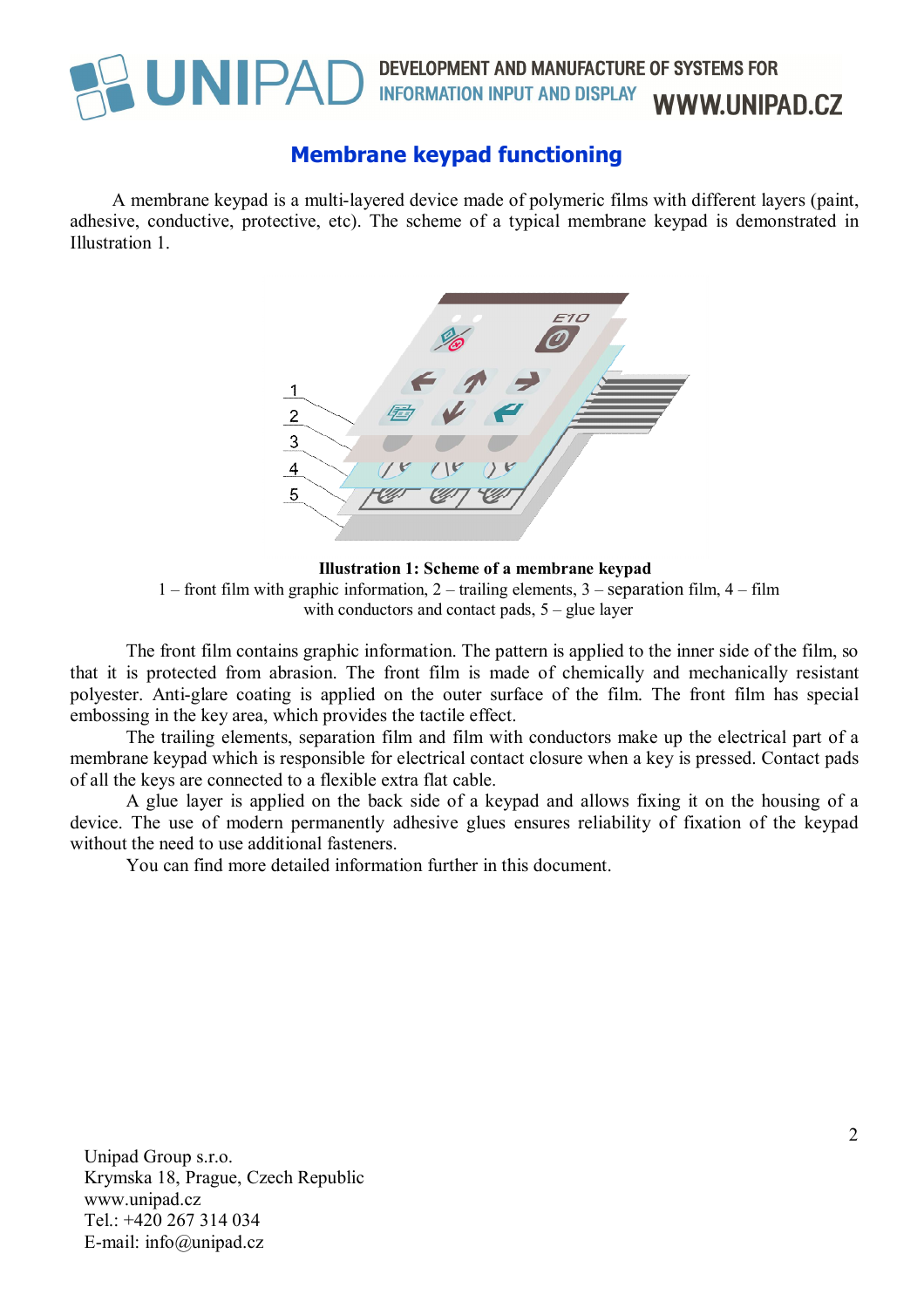

## UNIPAD DEVELOPMENT AND MANUFACTURE OF SYSTEMS FOR INFORMATION INPUT AND DISPLAY WWW.UNIPAD.CZ

#### **Technical characteristics**

All our membrane keypads comply with international standards. For more detailed information about technical characteristics of keypads see the document "**Membrane keypads — technical characteristics**", which can be found on our website or in the e-catalogue in the section «Membrane keypads». Basic characteristics of membrane keypads are shown in Table 1.

| l able 1: Basic tecnnical characteristics of membrane keypads |                                     |  |
|---------------------------------------------------------------|-------------------------------------|--|
| <b>Parameter</b>                                              | Value                               |  |
| Switching voltage, V                                          | Not more than 36                    |  |
| Switching current, mA                                         | 50                                  |  |
| Insulation resistance not less than, MOhm                     | 20                                  |  |
| Key pressing force, N                                         | $2 - 8$                             |  |
| Key stroke, mm                                                | $0,5-0,8$ $(0,2$ without embossing) |  |
| Number of key activations                                     | $1,5$ mln.                          |  |
| Keypad dimensions, mm                                         | Up to 700x600                       |  |
| Operating temperature range, °C                               | -40 to $+60^{\circ}$ C              |  |
| Maximum air humidity, %                                       | 98 at 35°C                          |  |
| Ingress protection                                            | $IP-65$                             |  |
| Resistance to aggressive media                                | resistance                          |  |

#### **Table 1: Basic technical characteristics of membrane keypads**

#### **Graphic and color design, production standards**

We suggest that you check the standards of membrane keypad production prior to submitting an order — see the document "Membrane keypads — production standards", which can be found on our website or in the e-catalogue in the section "Membrane keypads".

#### **Tactile effect**

A tactile effect allows the user to clearly feel the key activation. We produce keypads with three types of tactile effects:

- flat keys (no tactile effect) provide the easiest and quiet key activation.
- keys with embossing offer a good tactile effect at a low cost and smooth key pressing. A key can be embossed as a circle, rectangle, triangle, ellipse.
- metallic membranes provide a tactile effect that is felt even through thick gloves and produce a clear clicking sound when pressed. Another advantage of metallic membranes is their low contact resistance. We recommend this version for use in special machinery.

For more detailed information about tactile effects see the documents "**Tactile effect**" and "**Membrane keypads. Technical characteristics**"**,** which can be found on our website or in the ecatalogue in the section "Membrane keypads".

#### **Versions of electric circuit and controller design**